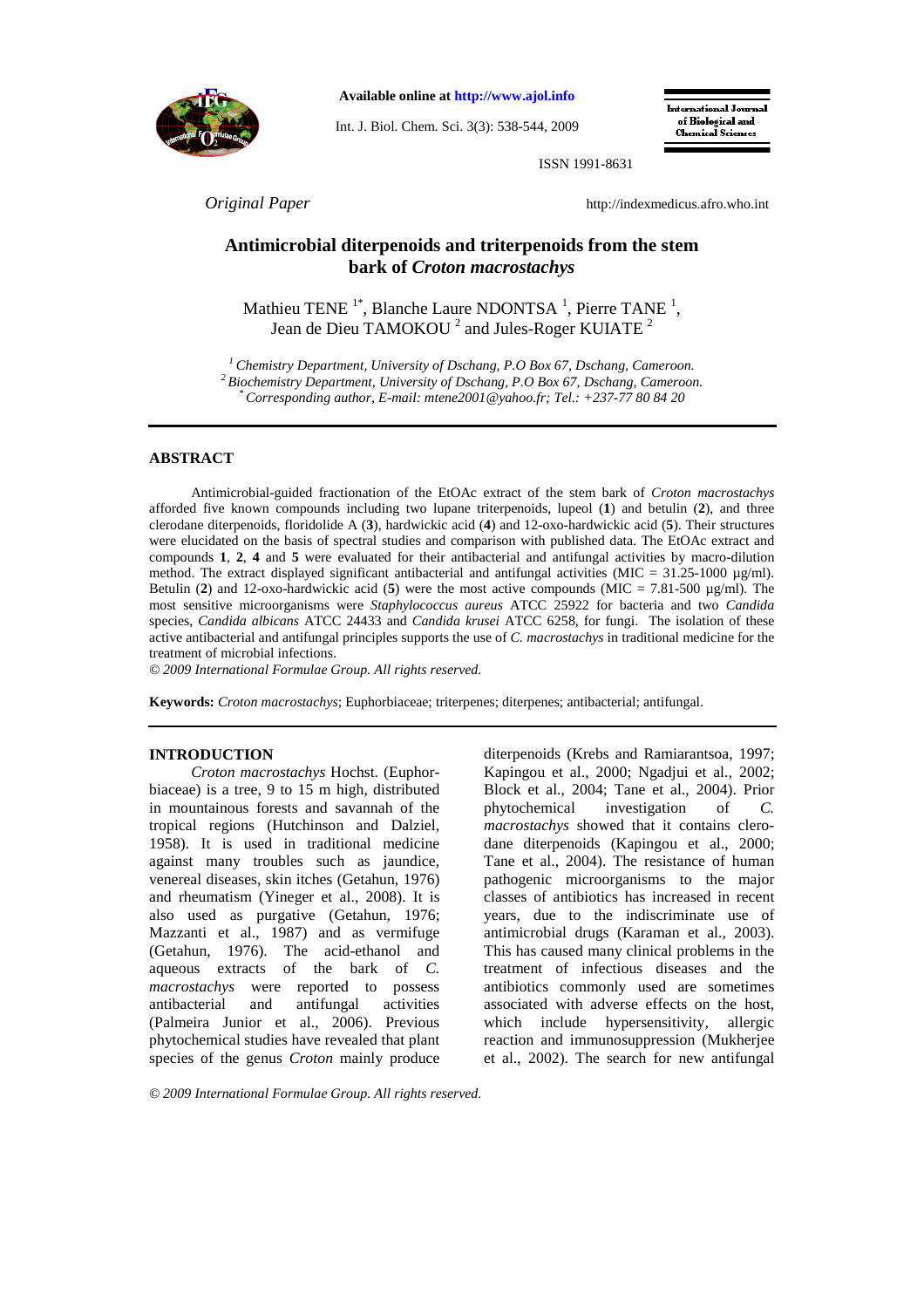and antibacterial agents from natural sources has intensified in response to the limitations of currently available therapy and the emergence of drug-resistant strains. It is also important to evaluate extracts for a possible standardization to overcome the empirical use. In the course of our on-going research on Cameroonian medicinal plants used traditionally to treat human microbial infections (Tene et al., 2008a, 2008b; Tamokou et al., 2009), we have investigated phytochemically and biologically the ethyl acetate extract of the stem bark of *C. macrostachys* and isolated five known compounds. These included lupeol (**1**) (Tene et al., 2004), betulin (**2**) (Tinto et al., 1992), floridolide A (**3**) (Puebla et al., 2005), hardwickic acid (**4**) (McChesney and Silveira, 1989; Murillo et al., 2001) and 12-oxohardwickic acid (**5**) (Murillo et al., 2001). The *in vitro* antibacterial and antifungal activities of the extract and compounds **1**, **2**, **4** and **5** were evaluated.

## **MATERIALS AND METHODS Experimental**

Melting points (uncorr.) were determined on a Kofler apparatus. Optical rotations were measured on a Polarimeter Perkin-Elmer Modell 343 at 20 °C. <sup>1</sup>H NMR (500 or 300 MHz) and <sup>13</sup>C NMR (125 or 75 MHz) spectra were recorded at room temperature in CDCl<sub>3</sub> using a Bruker Avance-500 spectrometer or a Mercury-300 spectrometer. COSY, NOESY, HMQC and HMBC experiments were recorded with gradient enhancements using sine shape gradient pulses. The IR spectra were recorded with a Shimadzu FTIR-8400S spectrophotometer. EIMS (70 eV) were recorded using a combination of 6890N Network GC system and 5975 Inert XL Mass Selective Detector (GC-MS). Column chromatography was run on Merck silica gel 60 (70-230 mesh) and gel permeation on Sephadex LH-20 while TLC was carried out on silica gel  $GF<sub>254</sub>$  precoated plates with detection accomplished by spraying with 50%  $H_2SO_4$  followed by heating at 100 °C, or by visualizing with a UV lamp at 254 and 365 nm.

#### **Plant material**

The stem bark of *Croton macrostachys* was collected at Bangante, West Province, Cameroon, in September 2007. Authentication was done by Mr Victor Nana, a botanist of the Cameroon National Herbarium, Yaoundé, where the voucher specimen  $(N^{\circ})$ 24450/SRF/Cam) is deposited.

#### **Extraction and isolation**

The air-dried and powdered stem bark of *C. macrostachys* (5 kg) was respectively extracted by percolation with hexane and ethyl acetate for 3 days at room temperature. Evaporation of solvents under reduced pressure yielded 55 g of hexane extract and 75 g of EtOAc extract. The hexane extract, mainly oil, was not further investigated in this work. Part of the EtOAc extract (72 g) was subjected to column chromatography (silica gel 60, 70-230 mesh) and eluted with hexane followed by hexane-EtOAc gradient. 30 fractions of 300 ml each were collected and combined on the basis of TLC analysis to afford three major fractions: A (15.5 g; hexane-EtOAc 9:1 and 4:1), B  $(9.3 \text{ g}, \text{hexane}$ -EtOAc  $7:3$  and  $1:1$ ) and C  $(11 \text{ g}, \text{EtOAc})$ . Fraction A was further purified on silica gel column chromatography eluted with hexane-EtOAc 19:1, 9:1, 17:3 and 4:1 respectively, to afford lupeol (**1**) (350 mg), betulin (**2**) (65 mg), floridolide A (**3**) (2 mg) and complex mixtures of compounds. Fraction B was purified through Sephadex LH-20 gel permeation eluted with  $CH<sub>2</sub>Cl<sub>2</sub>$ -MeOH (1:1) to give 20 sub-fractions (25 ml each). Subfractions 15-20 (2 g) were further combined and purified by repeated preparative TLC, eluted with hexane-EtOAc 7:3, to give hardwickic acid (**4**) (7 mg) and 12-oxohardwickic acid (**5**) (20 mg). Additional purifications by column chromatography on Sephadex LH-20 eluted with  $CH_2Cl_2$  (1, 2 and **3**) and  $CH_2Cl_2$ -MeOH 9:1 and then 1:1 (4 and **5**) were required to obtain analytically pure samples. Lupeol (**1**): white plates from hexane-EtOAc; mp 215-216  $\degree$ C; C<sub>30</sub>H<sub>50</sub>O. Betulin (**2**): white powder from hexane-EtOAc; mp 237-238 °C;  $C_{30}H_{50}O_2$ . Floridolide A (**3**): white powder from hexane-EtOAc; mp 128-130 °C; C20H28O4. Hardwickic acid (**4**): oil,  $[\alpha]_D^{20}$  – 39.6° (CHCl<sub>3</sub>; *c* 0.83); C<sub>20</sub>H<sub>28</sub>O<sub>3</sub>. 12-Oxo-hardwickic acid (5): oil,  $[\alpha]_D^{20} - 30^\circ$  $(CHCl<sub>3</sub>; c 0.83); C<sub>20</sub>H<sub>26</sub>O<sub>4</sub>.$ 

## **Antimicrobial activity**

The microorganisms used in this study included three bacterial strains,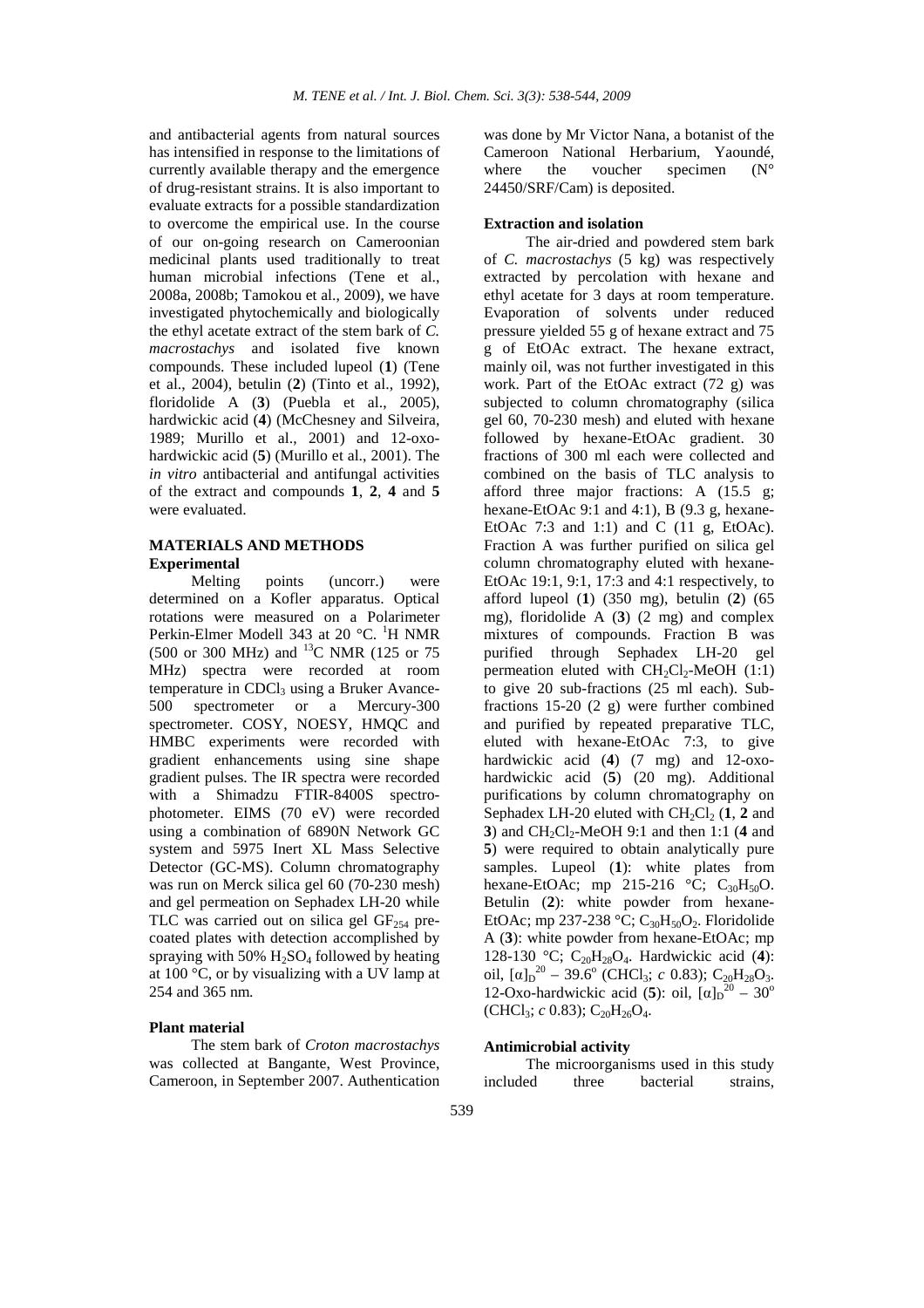*Staphylococcus aureus* ATCC 25922, *Salmonella typhi* ATCC 6539 and *Klebsiella pneumoniae* ATCC 2091, and two fungal strains, *Candida albicans* ATCC 24433 and *Candida krusei* ATCC 6258, obtained from American Type Culture Collection (Manassas, Virginia, USA), in addition to one fungus, *Cryptococcus neoformans* IP 95026, from Pasteur Institute (Paris, France). The microorganisms were maintained on Nutrient Agar slant for bacteria and Sabouraud Dextrose Agar slant for fungi. The minimum inhibitory concentration (MIC) values were determined by a macro dilution method modified from the one previously described (Gulluce et al., 2003). The inocula were prepared from 18 h broth cultures of each microorganism, and suspensions were adjusted to 0.5 McFarland standard turbidity. From this suspension, standardized concentrations were made: 10<sup>6</sup> CFU/ml for bacteria and 5 x  $10^5$  spores/ml for fungi. Solutions of the compounds were prepared at a concentration of 1000 µg/ml from which a two-fold serial dilution was made to obtain concentrations ranging from 1000 µg/ml to 0.97 µg/ml. The 24-macro-well plates were used and each well contains 940 µl of nutrient agar and 10 µl of inoculum. One plate was used for each microorganism. Positive control was made of broth and inoculum only, while negative control contains tween 20/acetone in the place of inoculum. A 50 µl of each prepared extract/compound at corresponding concentration was then added to each well to obtain 1000 µl as the final volume. The plates were incubated, under shaking, at 35 °C for 24 h (bacteria) or 48 h (fungi). Microbial growth in each medium was determined by observing and comparing the test wells with the positive and negative controls. The MIC was defined as the lowest concentration of extract/compound that inhibits the visible growth of microorganisms. 10 µl of each well was plated on Mueller-Hinton Agar (bacteria) and Sabouraud Dextrose Agar (fungi) in order to determine the minimum bactericidal or fungicidal concentrations (MBCs or MFCs), which are defined as the lowest concentration yielding negative subcultures or only one colony. All samples were examined in triplicates. Gentamicin (Sigma; St. Louis, MO, USA) and nystatin (Sigma), at the concentration ranging between 250 and 0.97

µg/ml, served as positive controls for antibacterial and antifungal activities respectively.

## **RESULTS**

The EtOAc extract of the stem bark of *C. macrostachys* was separated by silica gel column chromatography to give several subfractions which were further purified by open column chromatography to afford lupeol (**1**) (Tene et al., 2004), betulin (**2**) (Tinto et al., 1992), floridolide A (**3**) (Puebla et al., 2005), hardwickic acid (**4**) (McChesney and Silveira, 1989; Murillo et al., 2001) and 12-oxohardwickic acid (5) (Murillo et al., 2001). Their structures were elucidated on the basis of spectral studies and comparison with published data.

The EtOAc extract and four of the isolated compounds (**1**, **2**, **4** and **5**) were tested for their antibacterial and antifungal properties (data in table 1). Floridolide A (**3**), obtained in small amount, was not tested. The extract and the triterpenoids (**1** and **2**) were active against all the microbes used. The diterpenoids (**4** and **5**) were inactive against *K. pneumoniae* ATCC 2091 whereas only compound **4** was inactive against *C. neoformans* IP 95026. Betulin (**2**) and 12-oxo-hardwickic acid (**5**) were respectively the most antibacterial (MIC  $= 15.62 - 31.25$  µg/ml, MBC = 15.62-62.50  $\mu$ g/ml) and antifungal (MIC = 7.81-31.25  $\mu$ g/ml; MFC = 7.81-62.50  $\mu$ g/ml) substances.

## **DISCUSSION**

All the isolated compounds were previously phytochemically described in the literature. For the antimicrobial properties, we focused our attention on the EtOAc extract, two lupane triterpenoids (**1** and **2**) and two clerodane diterpenoids (**4** and **5**). Biological activity of lupane triterpenoids had attracted attention as far back as in the  $19<sup>th</sup>$  century (Tolstikova et al., 2006). For all the microbes used, betulin (**2**) was more effective than lupeol (**1**); and, in the case of *Staphylococcus aureus* ATCC 25922 and *Salmonella typhi* ATCC 6539, compound **2** showed a relatively good antibacterial activity compared to the reference compound gentamicin. The enhanced activity can be due to the additional hydroxyl group at position 28 in **2** (28 hydroxylupeol). This is not surprising since lupeol (**1**) and many of its derivatives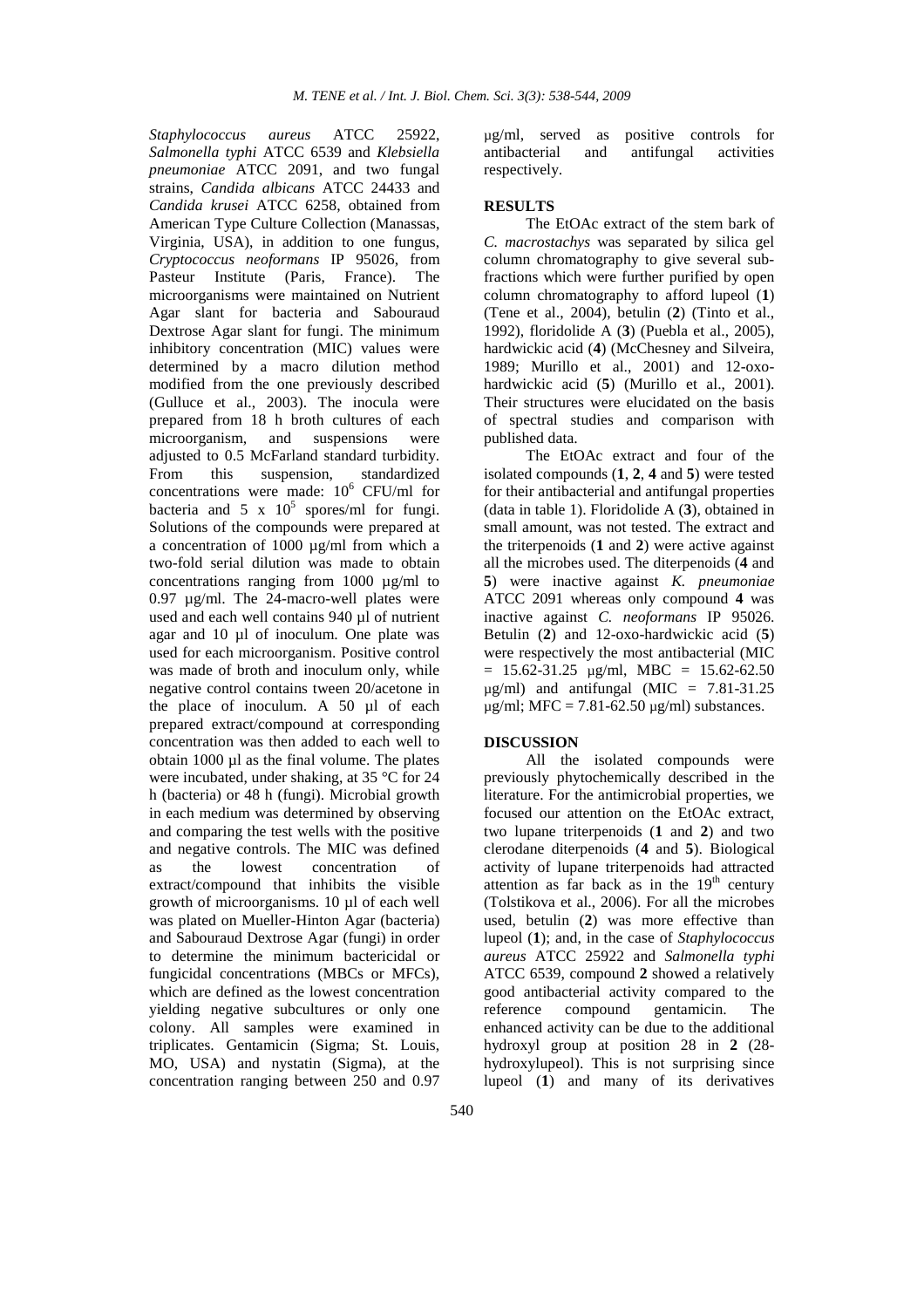*M. TENE et al. / Int. J. Biol. Chem. Sci. 3(3): 538-544, 2009* 



**Table 1:** Inhibition parameters (MIC, MMC) of the ethyl acetate extract of *Croton macrostachys* and four of its isolated constituents (in  $\mu$ g/ml).

|                            |                   | <b>Bacterial species</b> |                |                          | <b>Fungal species</b> |                |                          |
|----------------------------|-------------------|--------------------------|----------------|--------------------------|-----------------------|----------------|--------------------------|
| <b>Test substances</b>     | <b>Parameters</b> | <b>SA</b>                | <b>ST</b>      | KP                       | CA                    | <b>CK</b>      | CN                       |
| EtOAc extract              | <b>MIC</b>        | 31.25                    | 125            | 500                      | 62.50                 | 250            | 1000                     |
|                            | <b>MMC</b>        | 62.50                    | 500            | 1000                     | 125                   | 250            | 1000                     |
|                            | MMC/MIC           | $\overline{2}$           | $\overline{4}$ | $\overline{2}$           | $\overline{c}$        | $\mathbf{1}$   | 1                        |
| Lupeol $(1)$               | <b>MIC</b>        | 500                      | 1000           | 1000                     | 1000                  | 500            | 1000                     |
|                            | <b>MMC</b>        | 1000                     | 1000           | >1000                    | 1000                  | 500            | >1000                    |
|                            | MMC/MIC           | $\overline{2}$           | 1              | $\overline{\phantom{a}}$ | 1                     | 1              | $\overline{\phantom{a}}$ |
| Betulin (2)                | <b>MIC</b>        | 15.62                    | 15.62          | 31.25                    | 250                   | 125            | 250                      |
|                            | <b>MMC</b>        | 15.62                    | 62.50          | 31.25                    | 250                   | 500            | 500                      |
|                            | MMC/MIC           | $\mathbf{1}$             | 4              | 1                        | 1                     | $\overline{4}$ | 2                        |
| Hardwickic acid (4)        | <b>MIC</b>        | 31.25                    | 500            | >1000                    | 62.50                 | 250            | >1000                    |
|                            | <b>MMC</b>        | 125                      | 500            |                          | 62.50                 | 250            |                          |
|                            | MMC/MIC           | $\overline{4}$           | 1              |                          | 1                     | 1              |                          |
| 12-Oxo-hardwickic acid (5) | <b>MIC</b>        | 62.50                    | 250            | >1000                    | 7.81                  | 31.25          | 31.25                    |
|                            | <b>MMC</b>        | 62.50                    | 250            |                          | 7.81                  | 62.50          | 31.25                    |
|                            | MMC/MIC           | 1                        | 1              |                          | 1                     | $\overline{c}$ | 1                        |
| Gentamicin*                | <b>MIC</b>        | 31.25                    | 31.25          | 7.81                     | $\sqrt{2}$            |                |                          |
|                            | <b>MMC</b>        | 31.25                    | 31.25          | 7.81                     |                       |                |                          |
|                            | MMC/MIC           | 1                        | 1              | 1                        |                       |                |                          |
| Nystatin*                  | MIC               | $\sqrt{2}$               |                | T                        | 1.95                  | 1.95           | 3.90                     |
|                            | <b>MMC</b>        |                          |                |                          | 1.95                  | 1.95           | 3.90                     |
|                            | MMC/MIC           |                          |                |                          | 1                     | 1              | 1                        |

MIC: Minimum Inhibitory Concentration; MMC: Minimum Microbicidal (Bactericidal or Fungicidal) Concentration; SA: *Staphylococcus aureus* ATCC 25922; ST: *Salmonella typhi* ATCC 6539; KP: *Klebsiella pneumoniae* ATCC 2091; CA: *Candida albicans* ATCC 24433; CK: *Candida krusei* ATCC 6258; CN: *Cryptococcus neoformans* IP 95026; -: not determined; /: not tested; \*: Reference compounds used.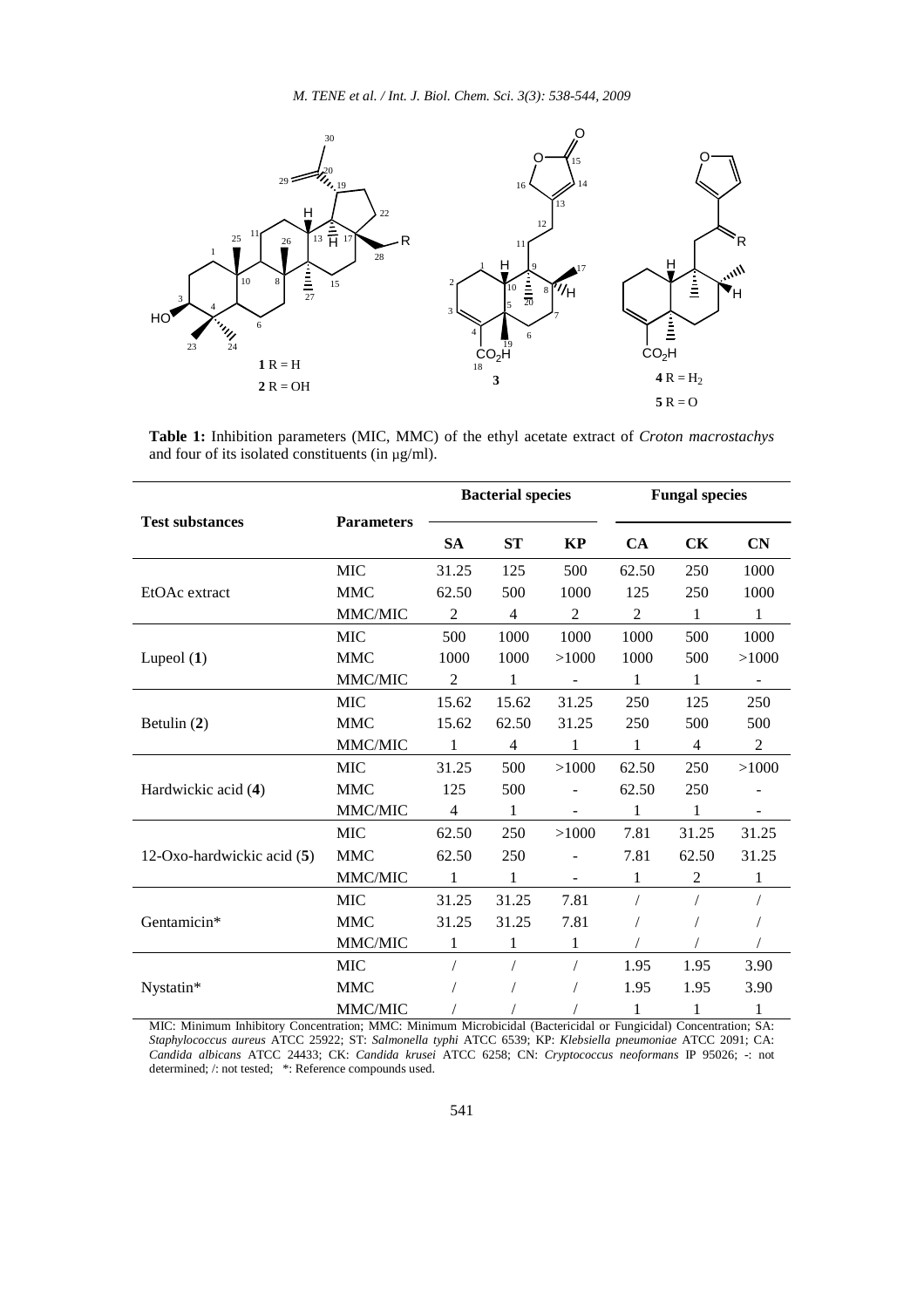have shown this type of biological activities (Tolstikova et al., 2006). Clerodane diterpenoids are known to possess antitumoral, antibacterial and antifungal activities (Biswanath et al., 2005; Murthy et al., 2005; Urzúa et al., 2006). Excepted for *Staphylococcus aureus* ATCC 25922, compound **5** was more effective than **4**. This can be attributed to the additional oxo-group at position 12 in **5**. 12-oxo-hardwickic acid (**5**) was the most antifungal tested compound, but the results obtained were relatively low compared to those of nystatin, the standard drug used. These activities can also be due to the presence of free acidic group at position 18 in both clerodanes **4** and **5**, since some clerodane diterpenoids with the same basic<br>skeleton (18-Me) showed no  $(18-Me)$  showed no antimicrobial/antibacterial activity (Palmeira Junior et al., 2006; McChesney et al., 1991; McChesney and Silveira, 1990). The antimicrobial activity of hardwickic acid (**4**) is comparable to those previously reported for this compound (Palmeira Junior et al., 2006; McChesney et al., 1991; McChesney and Silveira, 1990). However, 12-oxo-hardwickic acid (**5**), previously isolated from *Croton draco* (Murillo et al., 2001) is reported here for the second time, but this is the first report on its biological activities. According to Cowan (1999), terpenes may have the ability to disrupt microbial membrane and this may explain their antimicrobial properties. Our data showed that the response in terms of susceptibility to tested drugs varied among the strains. The differences in susceptibility may be explained by differences in cell wall composition and/or genetic content of plasmids that can be easily transferred among microbial strains (Karaman et al., 2003). According to Carbonelle et al. (1987) a compound with the ratio MBC/MIC  $\leq$  4 is to be considered bactericidal while a compound with the ratio MBC/MIC > 4 is bacteriostatic. For all the tested compounds the ratios MBC/MIC were  $\leq 4$ , and thus they can be classified as bactericidal agents.

In conclusion, we consider that *C. macrostachys* is a promising antibacterial and antifungal species. In addition, betulin and 12 oxo-hardwickic acid were the most active compounds while the most sensitive microorganisms were *Staphylococcus aureus* ATCC 25922 for bacteria and two *Candida*

species, *Candida albicans* ATCC 24433 and *Candida krusei* ATCC 6258, for fungi. These results justified the use of *C. macrostachys* to cure infectious diseases in traditional medicine. Terpenes have a wide spectrum of biological activities and some of them may be useful in medicine. The therapeutic potential of lupeol and betulin was previously reported (Patočka, 2003). However, further study is required to evaluate the effect and toxicity of the tested compounds in experimental animals and to establish if they could be safely used as topical antimicrobial agents.

### **ACKNOWLEDGEMENTS**

This research was supported by the International Science Program, Uppsala University, Sweden (ISP, Grant No. CAM:02), and, the International Foundation for Science, Stockholm, Sweden, and the Organisation for the Prohibition of Chemical Weapons, The Hague, The Netherlands (IFS-OPCW, Grant No. F/4238-1). We are grateful to Prof. K. Krohn of the University of Paderborn in Germany and Dr. H. K. Wabo of the University of Dschang in Cameroon for the record of some NMR spectra. We also thank Mr Victor Nana, a botanist of the Cameroon National Herbarium, for plant identification.

## **REFERENCES**

- Biswanath D, Reddy MR, Ramu R, Ravindranath N, Harish H, Ramakrishna KVS, Rao YK, Harakishore K, Murthy USN. 2005. Clerodane diterpenoids from *Pulicaria wightiana*. *Phytochemistry*, **66**(6): 633-638.
- Block S, Baccelli C, Tinant B, Meervelt LV, Rosenberg R, Jiwan J-LH, Llabrès G, De Pauw-Gillet M-C, Quetin-Leclerq J. 2004. Diterpenes from the leaves of *Croton zambesicus*. *Phytochemistry*, **65**(8): 1165-1171.
- Carbonelle B, Denis F, Marmonier A, Pinon G, Vague R. 1987. *Bactériologie Médicale: Techniques Usuelles*. Édition SIMEP : Paris; 228-282.
- Cowan MM. 1999. Plant products as antimicrobial agents. *Clin. Microbiol. Rev*., **12**(4): 564-582.
- Getahun A. 1976. Some common medicinal and poisonous plants used in Ethiopia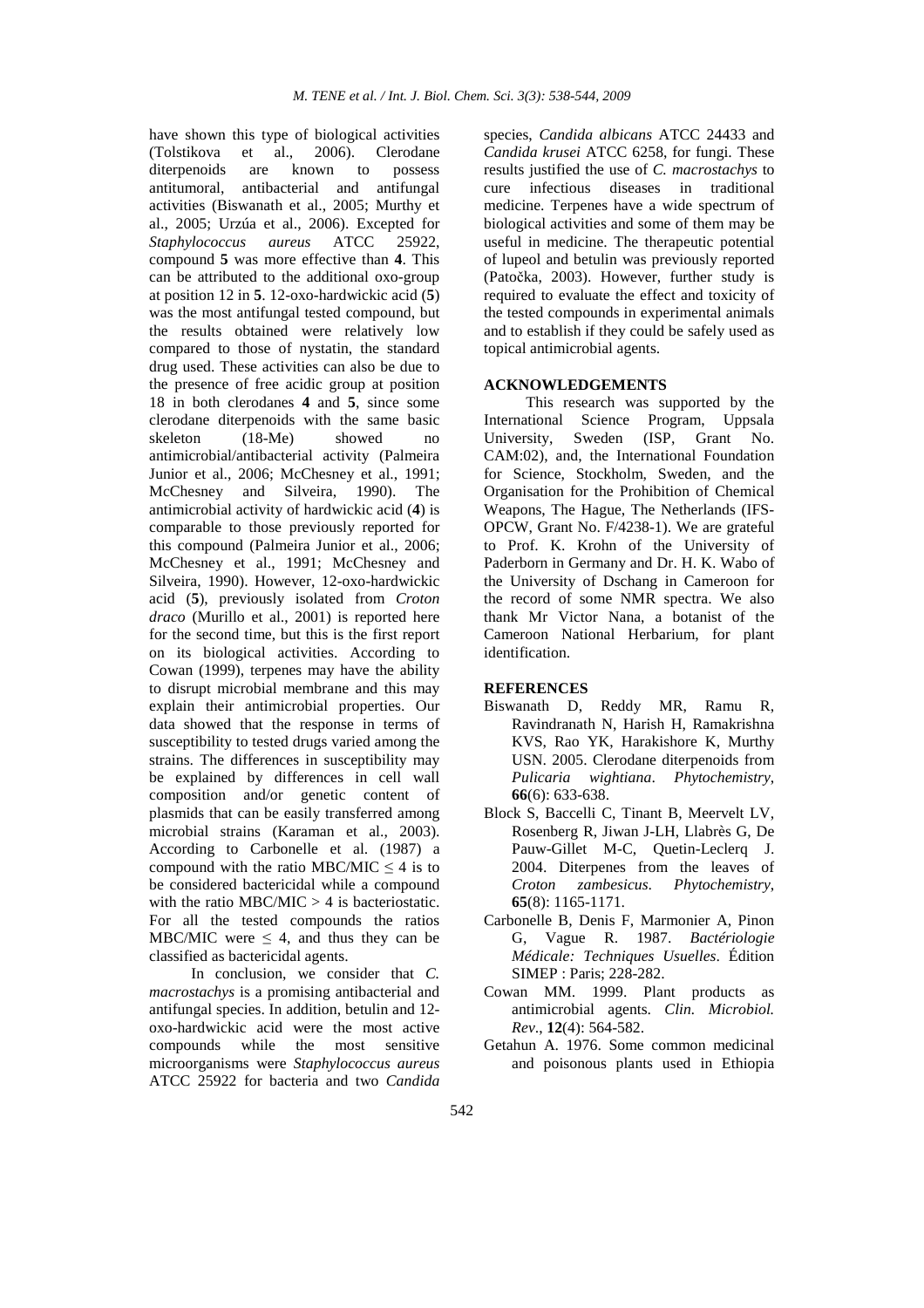folk medicine. Addis Abeba University, Addis Abeba, Ethiopia.

- Gulluce M, Sokmen M, Daferera D, Agar G, Ozkan H, Kartal N, Polissiou M, Sokmen A, Sahin F. 2003. The *in vitro* antibacterial, antifungal and antioxidant activities of the essential oil and methanol extracts of herbal parts and callus cultures of *Satureja hortensis* L. *J. Agric. Food Chem*., **51**(14): 3958-3965.
- Hutchinson J, Dalziel JM. 1958. Euphorbiaceae. In *Flora of West Tropical*  Africa (2<sup>nd</sup> edn; vol. 1, part 2), Keay RWJ (ed). Crown Agents for Overseas and Administration: London; 394.
- Kapingou MC, Guillaume D, Mbwambo ZH, Moshi MJ, Uliso FC, Mahunnah RL. 2000. Diterpenoids from the roots of *Croton macrostachys*. *Phytochemistry*, **54**(8): 767-770.
- Karaman Ī, Şahin F, Güllüce M, Öğütçü H, Şengül M, Adigüzel A. 2003. Antimicrobial activity of aqueous and methanol extracts of *Juniperus oxycedrus* L. *J. Ethnopharmacol.*, **85**(2 & 3): 231- 235.
- Krebs HC, Ramiarantsoa H. 1997. Clerodane diterpenes of *Croton hovarum*. *Phytochemistry*, **45**(2): 379-381.
- Mazzanti G, Bolle P, Martinoli L, Piccinelli D, Grgurina I, Animati F, Mugné Y. 1987. *Croton macrostachys*, a plant used in traditional medicine: purgative and inflammatory activity. *J. Ethnopharmacol*., **19**(2): 213-219.
- McChesney JD, Clark AM, Silveira ER. 1991. Antimicrobial diterpenes of *Croton sonderianus*. I. Hardwickic and 3, 4 secotrachylobanoic acids. *J. Nat. Prod.*, **54**(6): 1625-1633.
- McChesney JD, Silveira ER. 1989. 12 hydroxyhardwickic acid and sonderianial, neo-clerodanes from *Croton sonderianu*s. *Phytochemistry*, **28**(12): 3411-3414.
- McChesney JD, Silveira ER. 1990. Entclerodanes of *Croton sonderianus*. *Fitoterapia*, **61**(2): 172-175.
- Mukherjee PK, Saritha GS, Suresh B. 2002. Antimicrobial potential of two different *Hypericum* species available in India. *Phytother. Res*., **16**(7): 692-695.
- Murillo RM, Jakupovic J, Rivera J, Castro VH. 2001. Diterpenes and other

constituents from *Croton draco* (Euphorbiaceae). *Rev. Biol. Trop*., **49**(1): 259-264.

- Murthy MM, Subramanyan M, Bindu Hima M, Annapurna J. 2005. Antimicrobial activity of clerodane diterpenoids from *Polyalthia longifolia* seeds. *Fitoterapia*, **76**(3 & 4): 336-339.
- Ngadjui BT, Abegaz BM, Keumedjio F, Folefoc GN, Kapche GWF. 2002. Diterpenoids from the stem bark of *Croton zambesicus*. *Phytochemistry*, **60**(4): 345-349.
- Palmeira Junior SF, Conserva LM, Barbosa Filho JM. 2006. Clerodane diterpenes from *Croton* species: distribution and a compilation of their <sup>13</sup>C NMR spectral data. *Nat. Prod. Comm*., **1**(4): 319-336.
- Patočka J. 2003. Biologically active pentacyclic triterpenes and their current medicine signification. *J. Appl. Biomed*.,  $1(1): 7-12.$
- Puebla P, Correa SX, Guerrero M, Carron R, San Feliciano A. 2005. New cisclerodane diterpenoids from *Croton schiedeanus*. *Chem. Pharm. Bull*., **53**(3): 328-329.
- Tamokou JD, Kuiate J-R, Tene M, Tane P. 2009. Antimicrobial clerodane diterpenoids from *Microglossa angolensis* Oliv. Et Hiern. *Indian J. Pharmacol*., **41**(2): 60-63.
- Tane P, Tatsimo S, Connolly JD. 2004. Crotomacrine, a new clerodane diterpene from the fruits of *Croton macrostachyus*. *Tetrahedron Lett*., **45**(38): 6997-6998.
- Tene M, Tane P, Kuiate J-R, Tamokou JD, Connolly JD. 2008. Anthocleistenolide, a new rearranged nor-secoiridoid derivative from the stem bark of *Anthocleista vogelii*. *Planta Med*., **74**(1): 80-83.
- Tene M, Tane P, Sondengam BL, Connolly JD. 2004. Lignans from the roots of *Echinops giganteus*. *Phytochemistry*, **65**(14): 2101-2105.
- Tene M, Tane P, Tamokou JD, Kuiate J-R, Connolly JD. 2008. Degraded diterpenoids from the stem bark of *Neoboutonia mannii*. *Phytochemistry Lett*., **1**(2): 120-124.
- Tinto WF, Blair LC, Alli A, Reynolds WF, McLean S. 1992. Lupane triterpenoids of *Salacia cordata. J. Nat. Prod.*, **55**(3): 395-398.